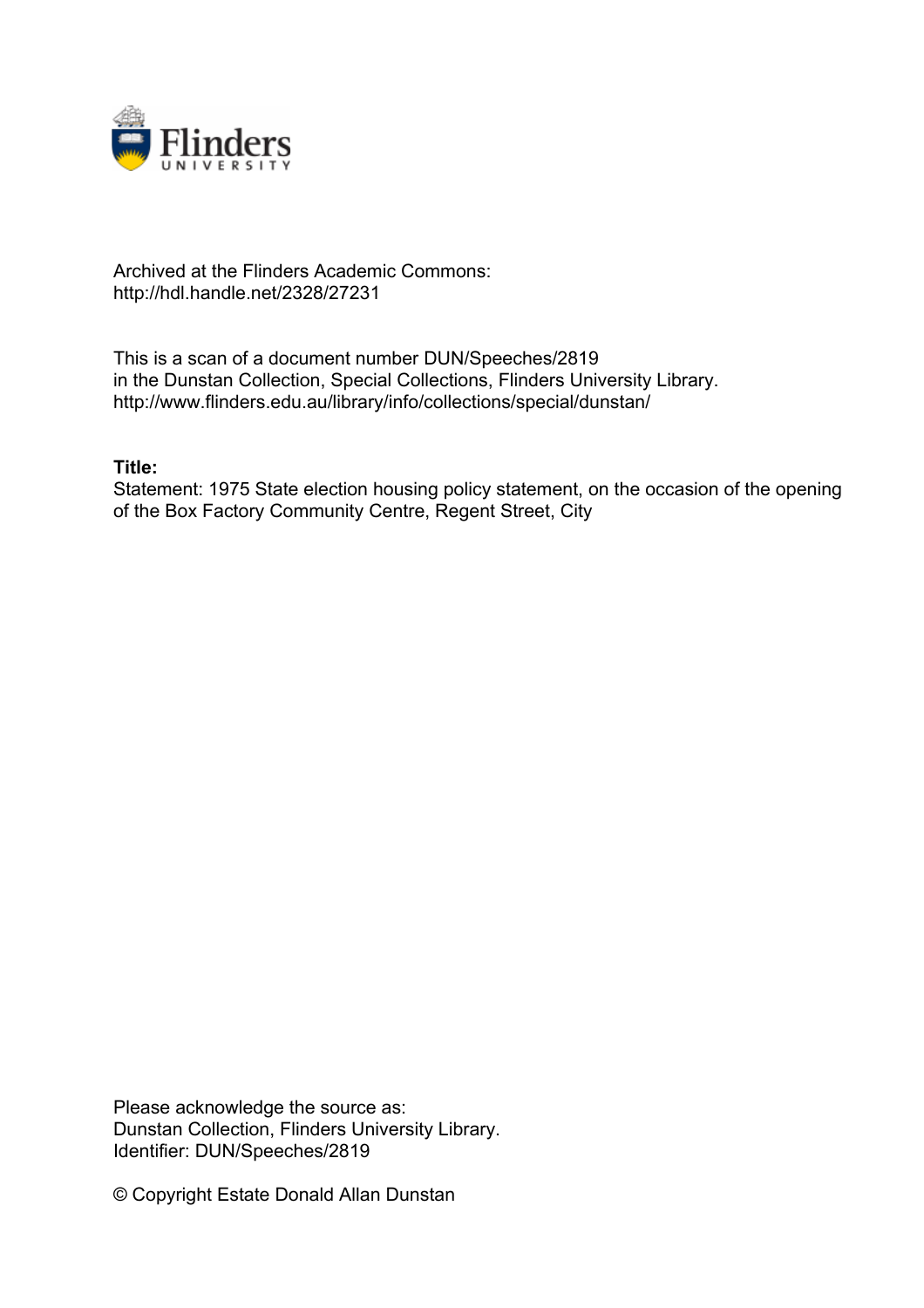$48/9$  42



**STATEMENT from the Premier** 

**Date** 25th June 1975 **State Administration Centre,** 

**Embargo** 

**Victoria Square, Adelaide, South Australia 5001 228 4811** 

1975 STATE ELECTION HOUSING POLICY STATEMENT BY THE PREMIER, MR. DUNSTAN, ON THE OCCASION OF THE OPENING OF THE BOX FACTORY COMMUNITY CENTRE, REGENT STREET, CITY, 2.15pm WEDNESDAY, 25TH JUNE, 1975-

Mr. Stretton, Residents of South Australia, Ladies and Gentlemen:

It is appropriate that we have been able to arrange this opening of The Box Factory today. This is because the project is highly innovative and, in a sense, symbolises the Government's interest in (and firm encouragement of) inner city living.

Firstly, some history about this project:

The Federal Box Factory was run by Mr. Holloway, who retired from working in the factory in his mid nineties. For many years he employed residents from this area whom he called his boys, even though some were pensioners aged between 65 and 75 years.

The Housing Trust bought the property (Box Factory and adjacent land) from Mr. Holloway to build a variety of houses for local residents and for people who would find it more convenient to live in the City.

It was clear, however, that the Housing Trust's capacity for funding community services of this kind was limited. However, in developing its plans for a general area it was able to set aside this building and with the support of local residents' groups has now been able to provide an important facility for what is a growing residential area.

This is one example, and a very practical one, of what the Government hopes will be achieved in the rejuvenation of the inner city area.

 $\cdots/2$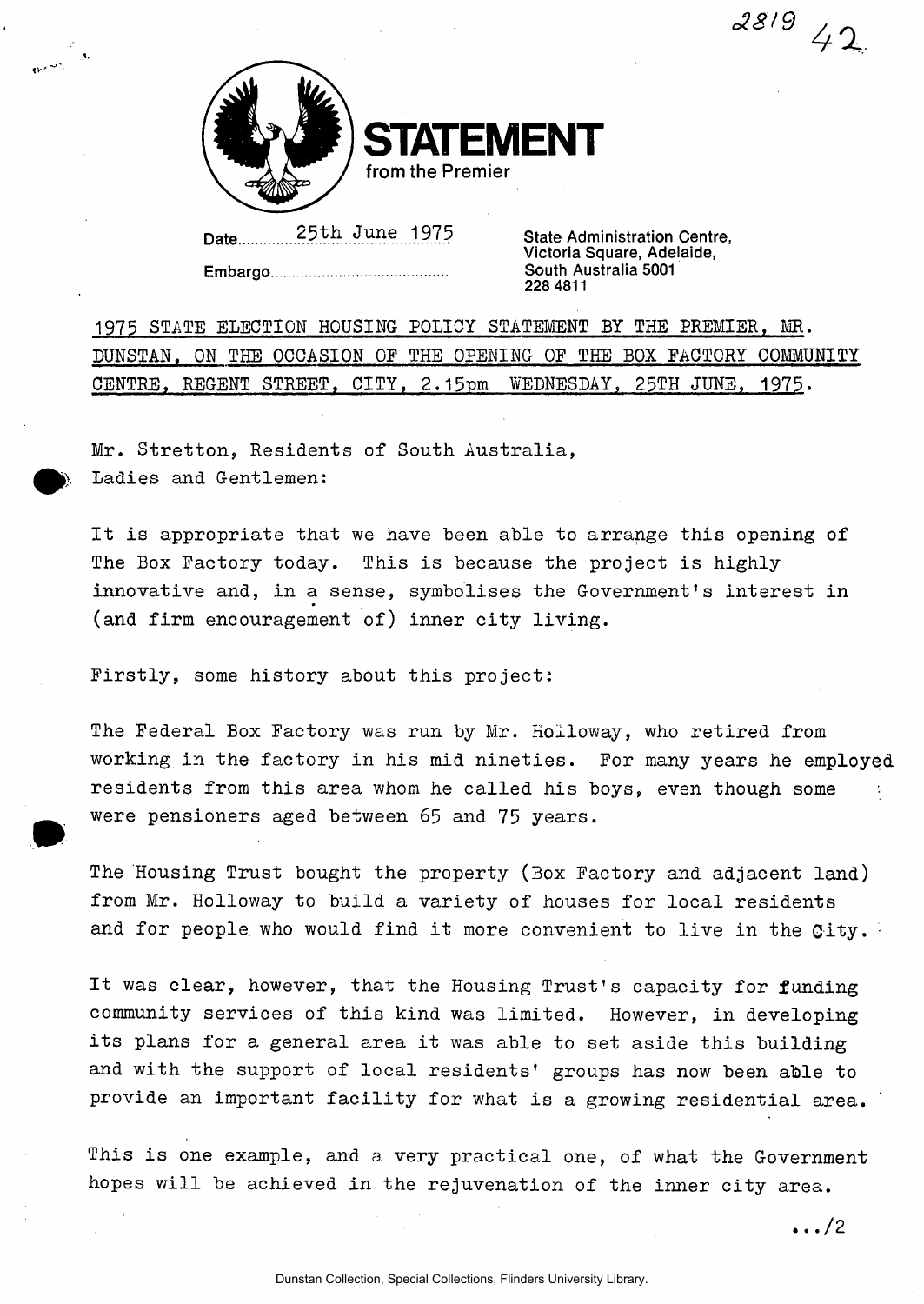It is also an excellent example of community involvement in community welfare, and great credit is due to the local residents, and Committee (elected by the residents) which will run the Centre. There has been the most amicable consultation and co-operation all the way through. The result is that city residents now have something that they have worked for and in a very important sense created.

The Committee has maintained close working relationships with local residents, the Trust itself, and the Trust architects. It has now become an Incorporated body, and two community welfare workers will be employed by it to work from the Factory in the South Adelaide Community.

This Centre will be available to all of the city at all times. It will function as a drop-in centre, with lounge, newspapers and magazines, television, snack facilities and so on. It is also planned to include .amenities and services such as a food co-operative (already functioning in a nearby building), paramedical services, lending library, child minding and others which the residents wish to provide. There will be space for parties and receptions of various kinds.

It will be a community centre for two areas of Housing Trust city building, as well for residents of the older houses in McLaren Street and other parts of the city.

The Trust's magnificent Manitoba site development, just across Carrington Street, contains forty houses, of which thirty-two are family houses and eight are pensioner cottages. The first occupants will be moving in within a month.

## Box Factory Redevelopment Programme

Which brings me to the more formal part of this Statement.

As I have said, the Government has for some considerable time been anxious to encourage a far greater mixture of residential, public and commercial activities in the central city areas.

**- 2 -**

 $\ldots/3$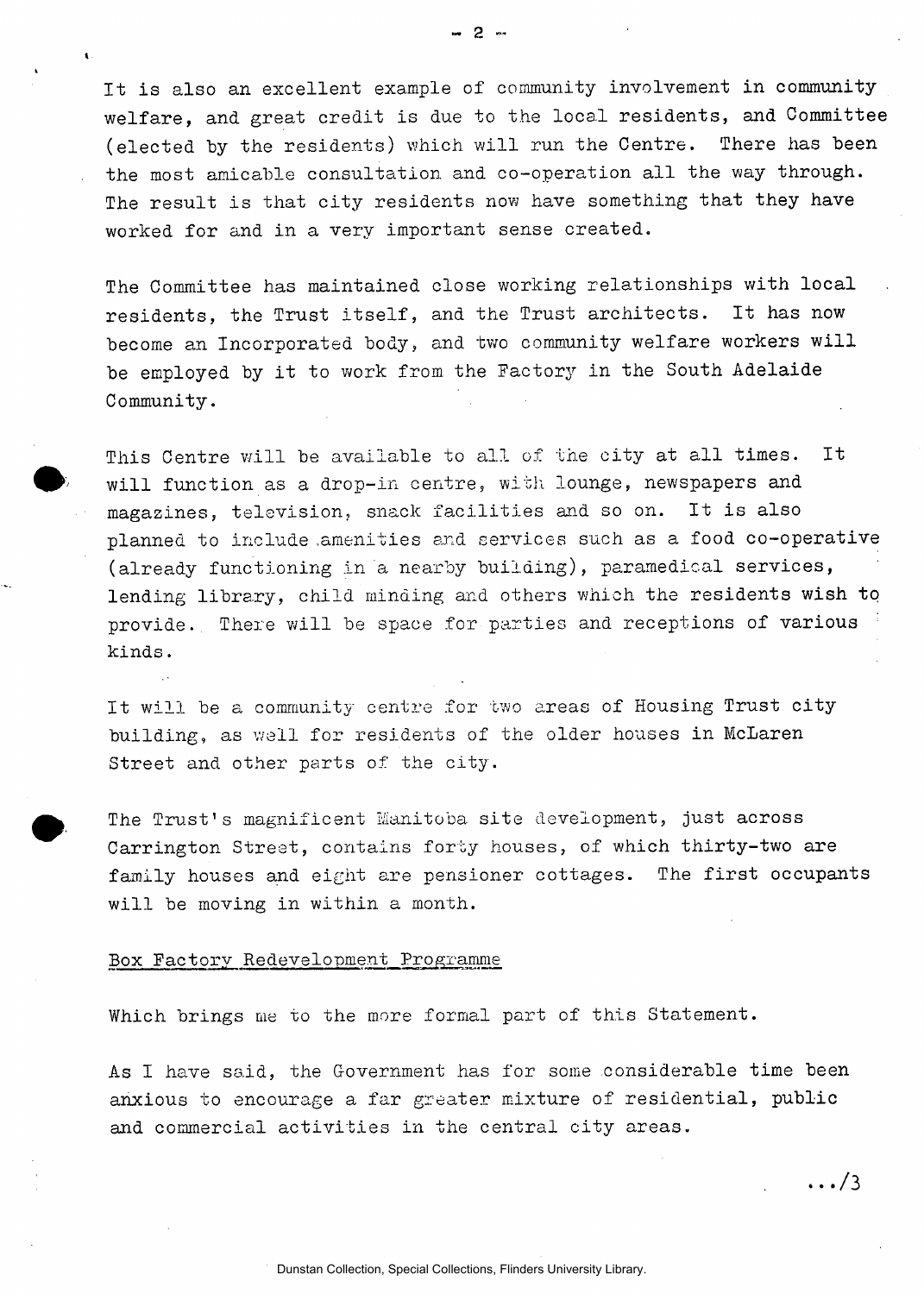As a basic statement for this Election Campaign, we intend strongly to pursue this policy.

 $-3.5$ 

Accordingly, the Housing Trust will shortly call tenders for an additional housing development of immense importance to this area of South Adelaide.

For the Box Factory site the Trust has a new programme of restoration, and building\*tenders will shortly be called to undertake a major residential programme on this site, providing 95 housing units, including 42 houses for pensioners.

My Government has always believed that a number of old people wish to live in the  $C_1$ ty and the Trust's action will make it possible for new accommodation to be built for such people in a very convenient spot. If, as we believe is likely, the continuation of Frome Street south of Carrington Street will be closed, the Trust hopes to purchase the surplus land from the Adelaide City Council for a further 14 houses. Thus the Box Factory will be the centre of a re-established living area in the south of the City.

#### Margaret Street

The Housing Trust's building programme, however, does not stop with inner city South Adelaide.

Land and cottages in Margaret Street, North Adelaide, have been purchased from the Adelaide City Council and during 1976 some 30 houses will be built in that area. These will follow the designs of the consultants of the Adelaide City Council.

#### Wakefield and Frome Site

In addition, on the three acre site at the corner of Wakefield and Frome Streets, the Government is pursuing plans for a Neighbourhood Centre, part of which will contain an Alternative Theatre Complex, for use by community organisations, as well as some commercial buildings. In this the Trust will provide residential elements and it is planned that from up to two acres of housing with some 80 residences will be built for young people, pensioners and families.

 $\ldots/4$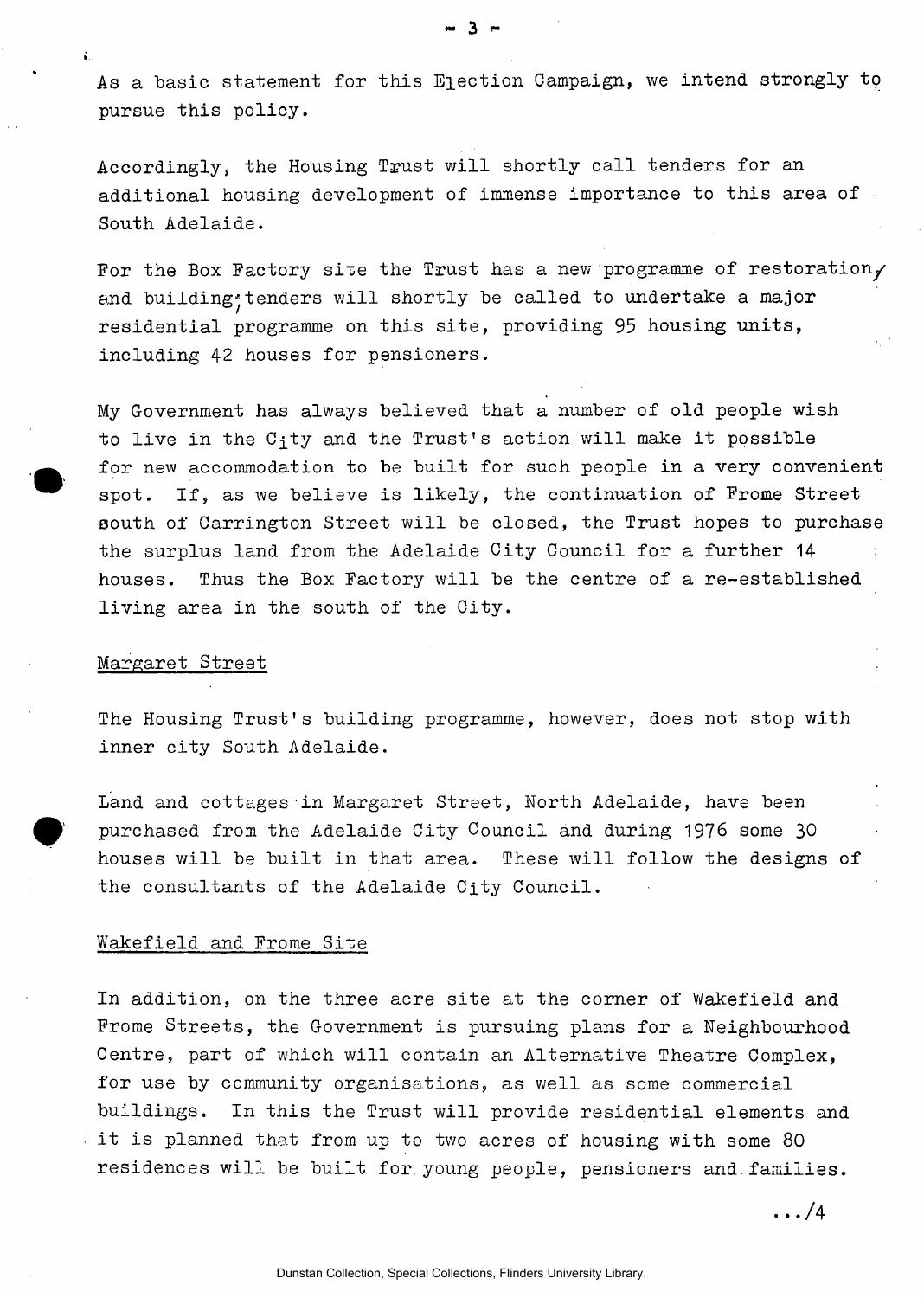#### Other City of Adelaide Development

÷

The Trust intends to pursue further negotiations with the Adelaide City Council for land in the City suitable for its type of building, while its magnificent programme of purchasing older houses and renovating them up will continue.

# Inner City Housing Renovation

The Trust's rolein buying and renovating older houses has been spectacularly successful. 535 units have been purchased for this programme since the last election. A special approach has been made to the Australian Government for a supplementary source of funds to be used specifically for this purpose. This programme will be a continuing feature of the Trust's activities. At least \$15,000,000 per annum will be devoted to it.

#### Hackney Development

Although from a Local Government point of view, the City ends at the parklands, the Trust regards near City building as fulfilling virtually the same urban purpose as building right in the City. Accordingly, at Hackney, houses have been restored, and tenders will shortly be called for 19 terrace houses suitable for families on land already cleared for this purpose.

# Kent Town Development

The Government plans a further major inner city development on an area of land in Kent Town behind the Nurses Memorial Centre and the building owned by the South Australian Brewing Company, the Trust will erect terrace and medium density forms of housing. Once again, the plan will provide for a variety of age groups-of people, together with community facilities. In the Kent Town Development, we ®xpect that the Trust will be able to construct some 300 units of accommodation.

# Country Housing Development

In addition to a vigorous and atdractive programme in the greater metropolitan area (West Lakes, North Haven, Seaton Gardens, Christies Beach, Ingle Farm, Salisbury and  $E_1$ izabeth), the Housing Trust has

.. ./5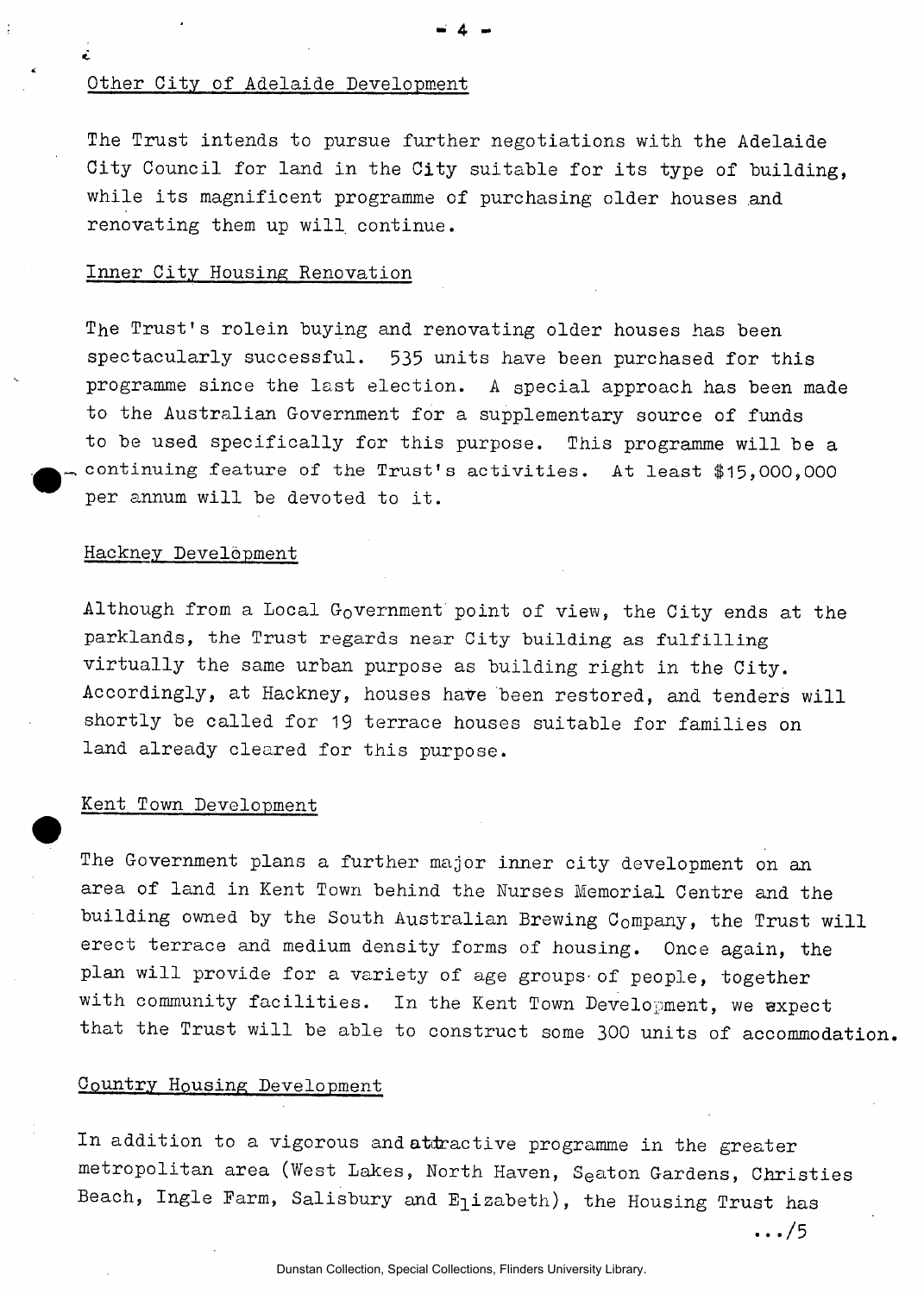planned for a continued and growing involvement in the country.

This is particularly so in the Iron Triangle of Whyalla, Port Augusta and Port Pirie, and the lower and upper South Eastern regions and in the Riverland. The Housing Trust is now building in over sixty country centres with a programme designed to respond to local demands.

#### Housing Trust Output

Turning now from its housing programme to its general activities, the Housing Trust has acted to re-establish an appropriate level of output under present conditions at about 2,200 units of accommodation.

The Trust now has 2,300 housing units under construction - 40% higher than twelve months ago. Commencements have increased by 61% in the past twelve months, and Housing Trust estates now include a far greater variety of houses for sale.

Despite its wide current range of activities, the Trust's total cash inflow and outflow this year will be over \$100,000,00.

The Trust in the past has had to maintain its own land bank. Over the next three years it will increasingly call on the LandCommission for developed land and this in turn will mean that it will be able to release funds normally used for land development (a figure in the order of three to five million dollars)  $t_0$  build additional houses.

AD LIB TO END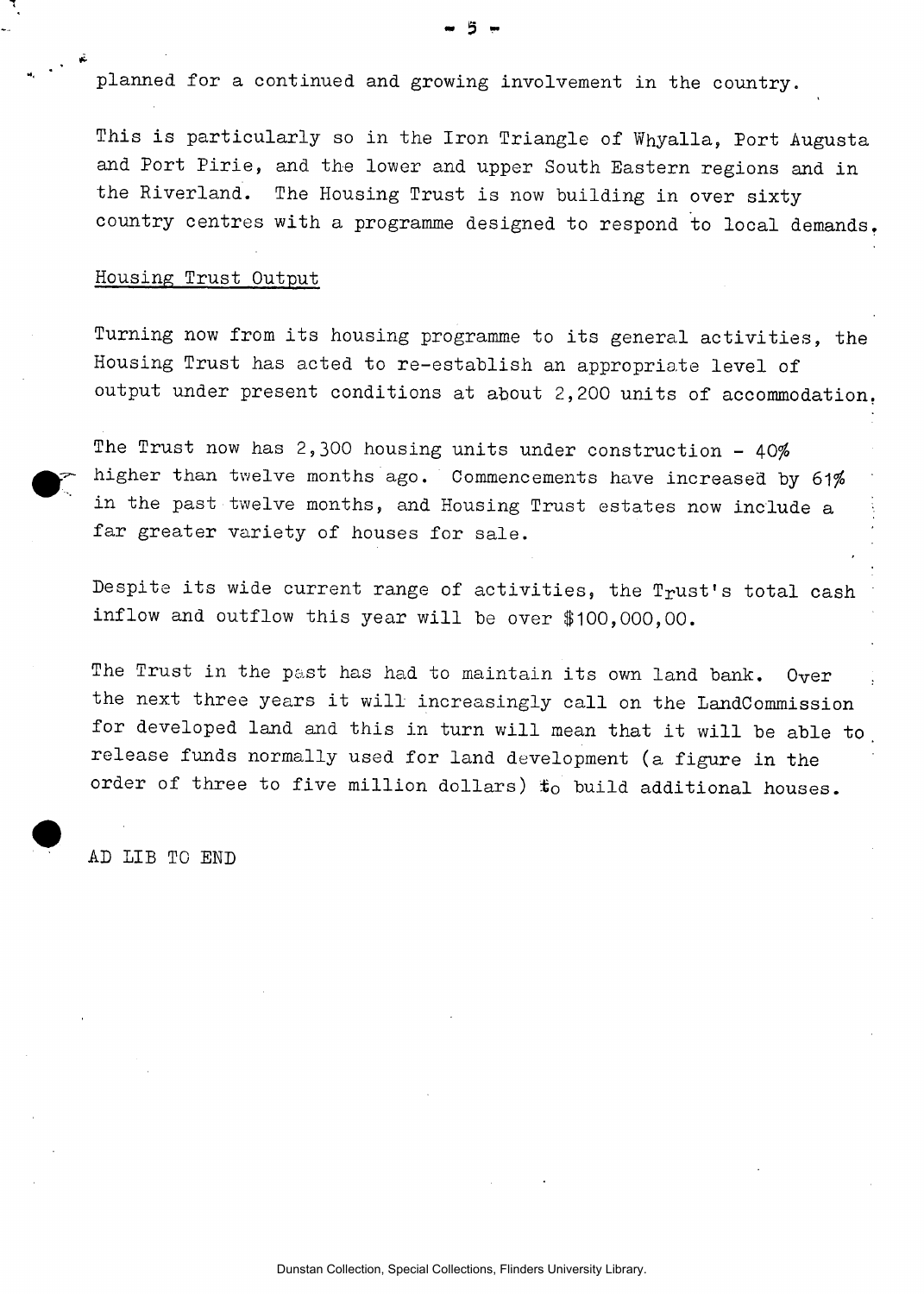

**IFNT from the Premier** 

Date 25th June 1975 State Administration Centre,

**Embargo** 

**Victoria Square, Adelaide, South Australia 5001 228 4811** 

1975 STATE ELECTION HOUSING- POLICY STATEMENT BY THE PREMIER, MR. DUNSTAN, ON THE OCCASION OF THE OPENING OF THE BOX FACTORY COMMUNITY CENTRE, REGENT STREET, CITY, 2.15pm WEDNESDAY, 25TH JUNE, 1975.

Mr. Stretton, Residents of South Australia, Ladies and Gentlemen:

It is appropriate that we have been able to arrange this opening of The Box Factory today. This is because the project is highly innovative and, in a sense, symbolises the Government's interest in (and firm encouragement of) inner city living.

Firstly, some history about this project:

The Federal Box Factory was run by Mr. Holloway, who retired from working in the factory in his mid nineties. For many years he employed residents from this area whom he called his boys, even though some were pensioners aged between 65 and 75 years.

The Housing Trust bought the property (Box Factory and adjacent land) from Mr. Holloway to build a variety of houses for local residents and for people who would find it more convenient to live in the Gity.

It was clear, however, that the Housing Trust's capacity for funding community services of this kind was limited. However, in developing its plans for a general area it was able to set aside this building and with the support of local residents' groups has now been able to provide an important facility for what is a growing residential area.

This is one example, and a very practical one, of what the Government hopes will be achieved in the rejuvenation of the inner city area.

 $\ldots$ /2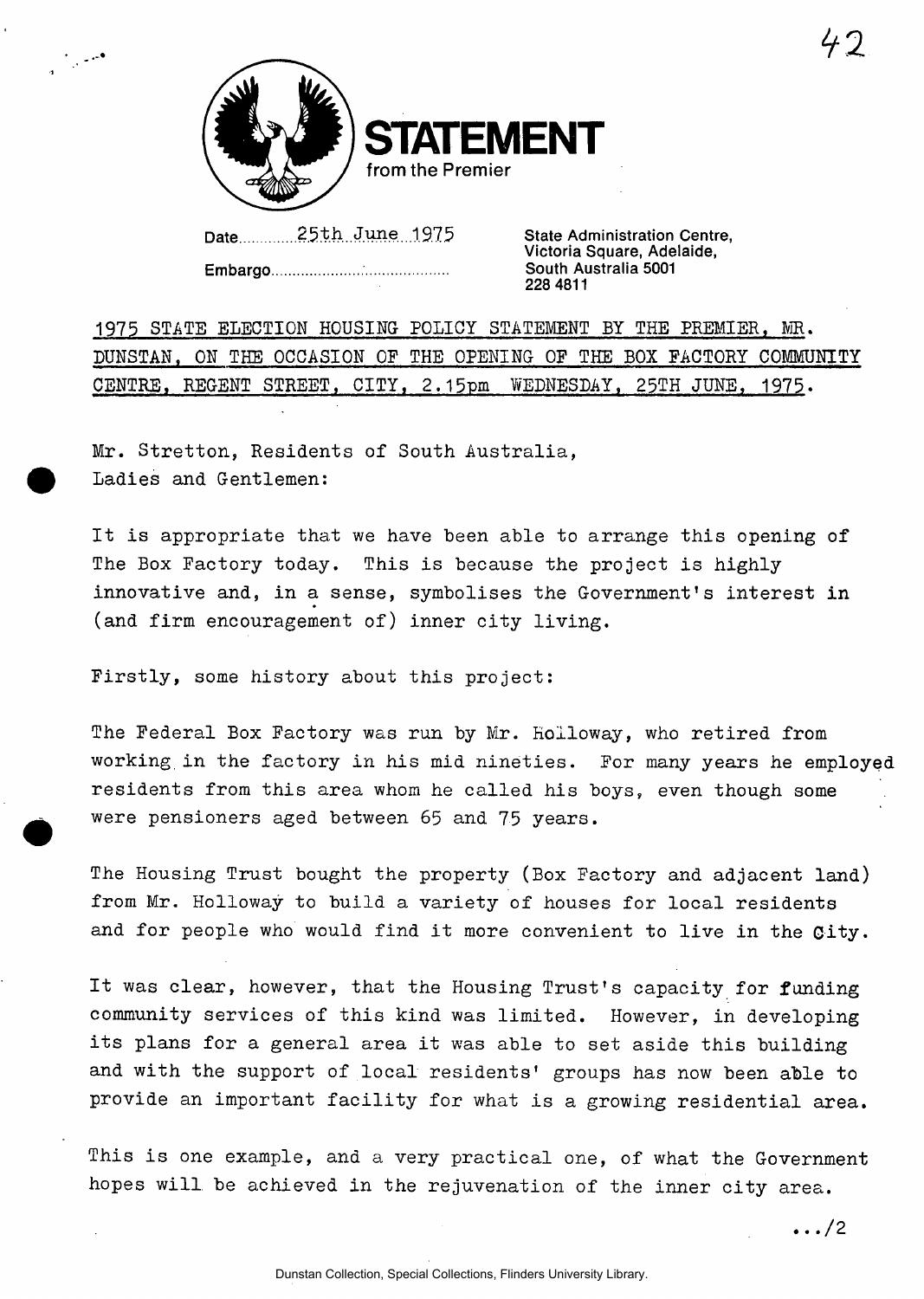It is also an excellent example of community involvement in community welfare, and great credit is due to the local residents, and Committee (elected by the residents) which will run the Centre. There has been the most amicable consultation and co-operation all the way through. The result is that city residents now have something that they have worked for and in a very important sense created.

The Committee has maintained close working relationships with local residents, the Trust itself, and the Trust architects. It has now become an Incorporated body, and two community welfare workers will be employed by it to work from the Factory in the South Adelaide Community.

This Centre will be available to all of the city at all times. It will function as a drop-in centre, with lounge, newspapers and magazines, television, snack facilities and so on. It is also planned to include amenities and services such as a food co-operative (already functioning in a nearby building), paramedical services, lending library, child minding and others which the residents wish to provide. There will be space for parties and receptions of various kinds.

It will be a community centre for two areas of Housing Trust city building, as well for residents of the older houses in McLaren Street and other parts of the city.

The Trust's magnificent Manitoba site development, just across Carrington Street, contains forty houses, of which thirty-two are family houses and eight are pensioner cottages. The first occupants will be moving in within a month.

#### Box Factory Redevelopment Programme

Which brings me to the more formal part of this Statement.

As I have said, the Government has for some considerable time been anxious to encourage a far greater mixture of residential, public and commercial activities in the central city areas.

**. . ./ 3** 

Dunstan Collection, Special Collections, Flinders University Library.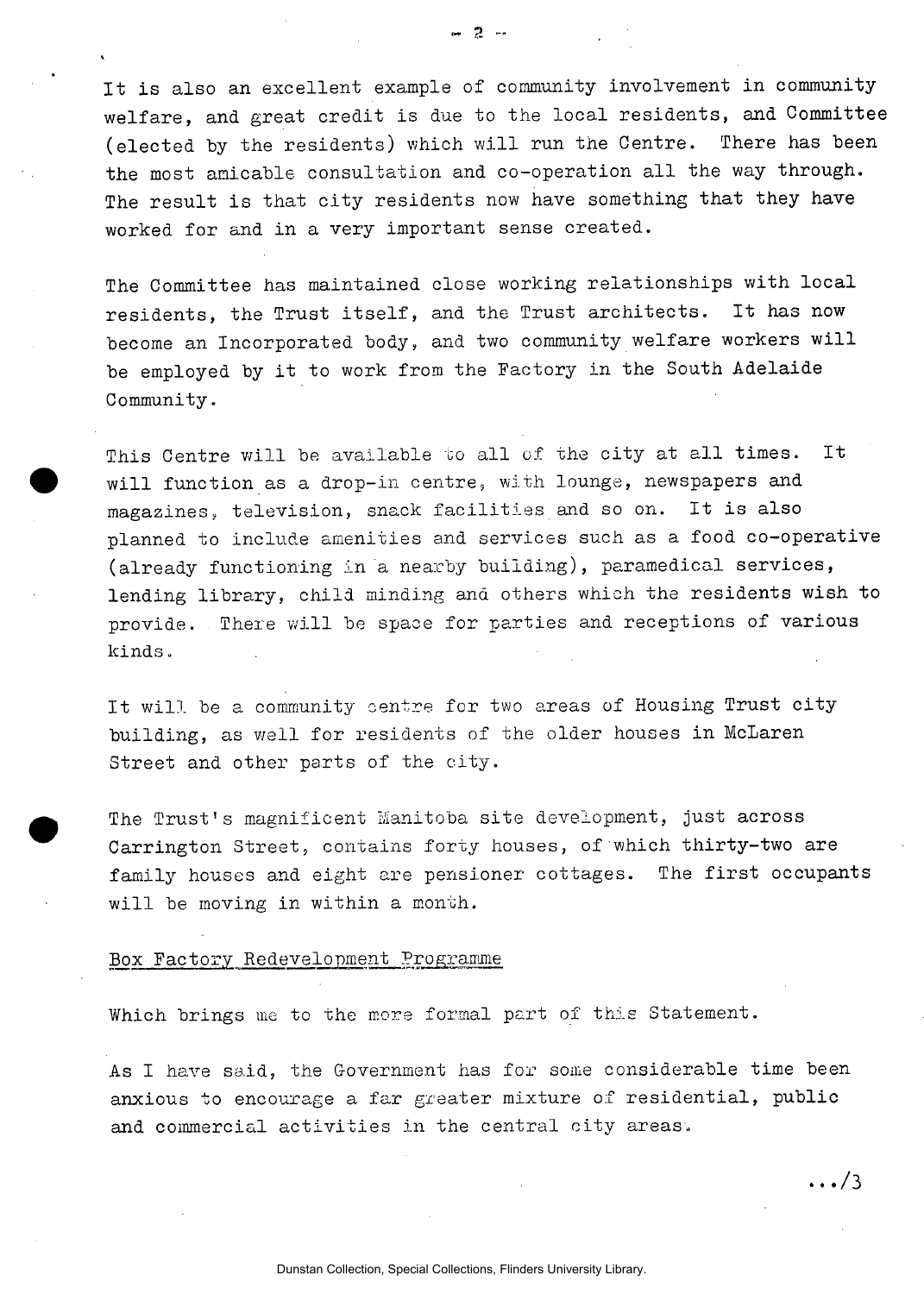As a basic statement for this Election Campaign, we intend strongly to pursue this policy.

Accordingly, the Housing Trust will shortly call tenders for an additional housing development of immense importance to this area of South Adelaide.

For the Box Factory site the Trust has a new programme of restoration, and building tenders will shortly be called to undertake a major residential programme on this site, providing 95 housing units, including 42 houses for pensioners.

My Government has always believed that a number of old people wish to live in the  $C_1$ ty and the Trust's action will make it possible for new accommodation to be built for such people in a very convenient spot. If, as we believe is likely, the continuation of Frome Street south of Carrington Street will be closed, the Trust hopes to purchase the surplus land from the Adelaide City Council for a further 14 houses. Thus the Box Factory will be the centre of a re-established living area in the south of the City.

## Margaret Street

The Housing Trust's building programme, however, does not stop with inner city South Adelaide.

Land and cottages in Margaret Street, North Adelaide, have been purchased from the Adelaide City Council and during 1976 some 30 houses will be built in that area. These will follow the designs of the consultants of the Adelaide City Council.

# Wakefield and Frome Site

In addition, on the three acre site at the corner of Wakefield and Frome Streets, the Government is pursuing plans for a Neighbourhood Centre, part of which will contain an Alternative Theatre Complex, for use by community organisations, as well as some commercial buildings. In this the Trust will provide residential elements and it is planned that from up to.two acres of housing with some 80 residences will be built for young people, pensioners and families.

 $\cdots$ /4

!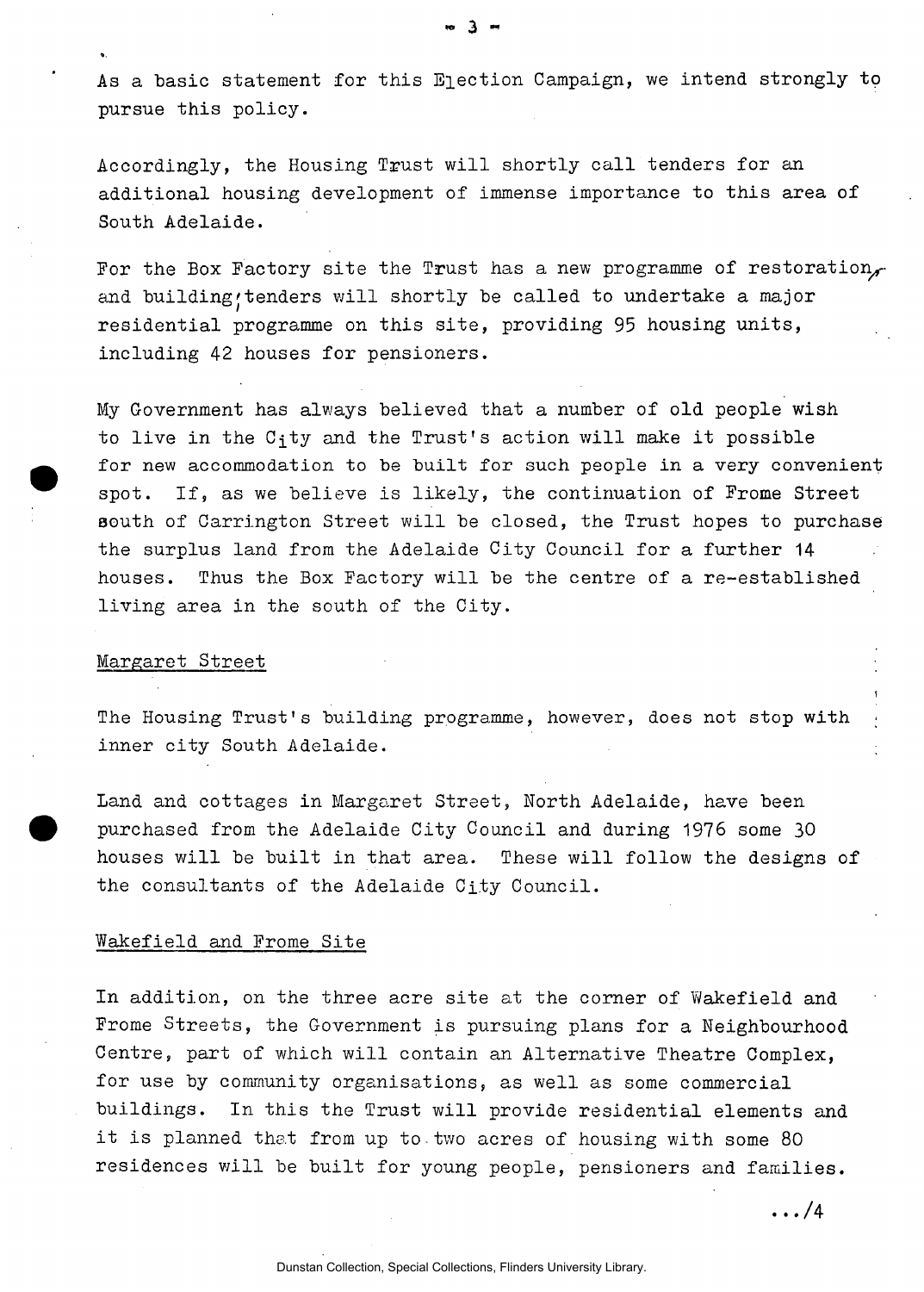# Other City of Adelaide Development

The Trust intends to pursue further negotiations with the Adelaide City Council for land in the City suitable for its type of building, while its magnificent programme of purchasing older houses and renovating them up will continue.

**- 4 -**

# Inner City Housing Renovation

The Trust's rolein buying and renovating older houses has been spectacularly successful. 535 units have been purchased for this programme since the last election. A special approach has been made to the Australian Government for a supplementary source of funds to be used specifically for this purpose. This programme will be a continuing feature of the Trust's activities. At least \$15,000,000 per annum will be devoted to it.

## Hackney Development

Although from a Local Government point of view, the City ends at the parklands, the Trust regards near City building as fulfilling virtually the same urban purpose as building right in the City. Accordingly, at Hackney, houses have been restored, and tenders will shortly be called for 19 terrace houses suitable for families on land already cleared for this purpose.

## Kent Town Development

The Government plans a further major inner city•development on an area of land in Kent Town behind the Nurses Memorial Centre and the building owned by the South Australian Brewing Company, the Trust will' erect terrace and medium density forms of housing. Once again, the plan will provide for a variety of age groups of people, together with community facilities. In the Kent Town Development, we expect that the Trust will be able to construct some 300 units of accommodation.

# Country Housing Development

In addition to a vigorous and attractive programme in the greater metropolitan area (West Lakes, North Haven, S<sub>e</sub>aton Gardens, Christies Beach, Ingle Farm, Salisbury and E<sub>l</sub>izabeth), the Housing Trust has

.. ./5